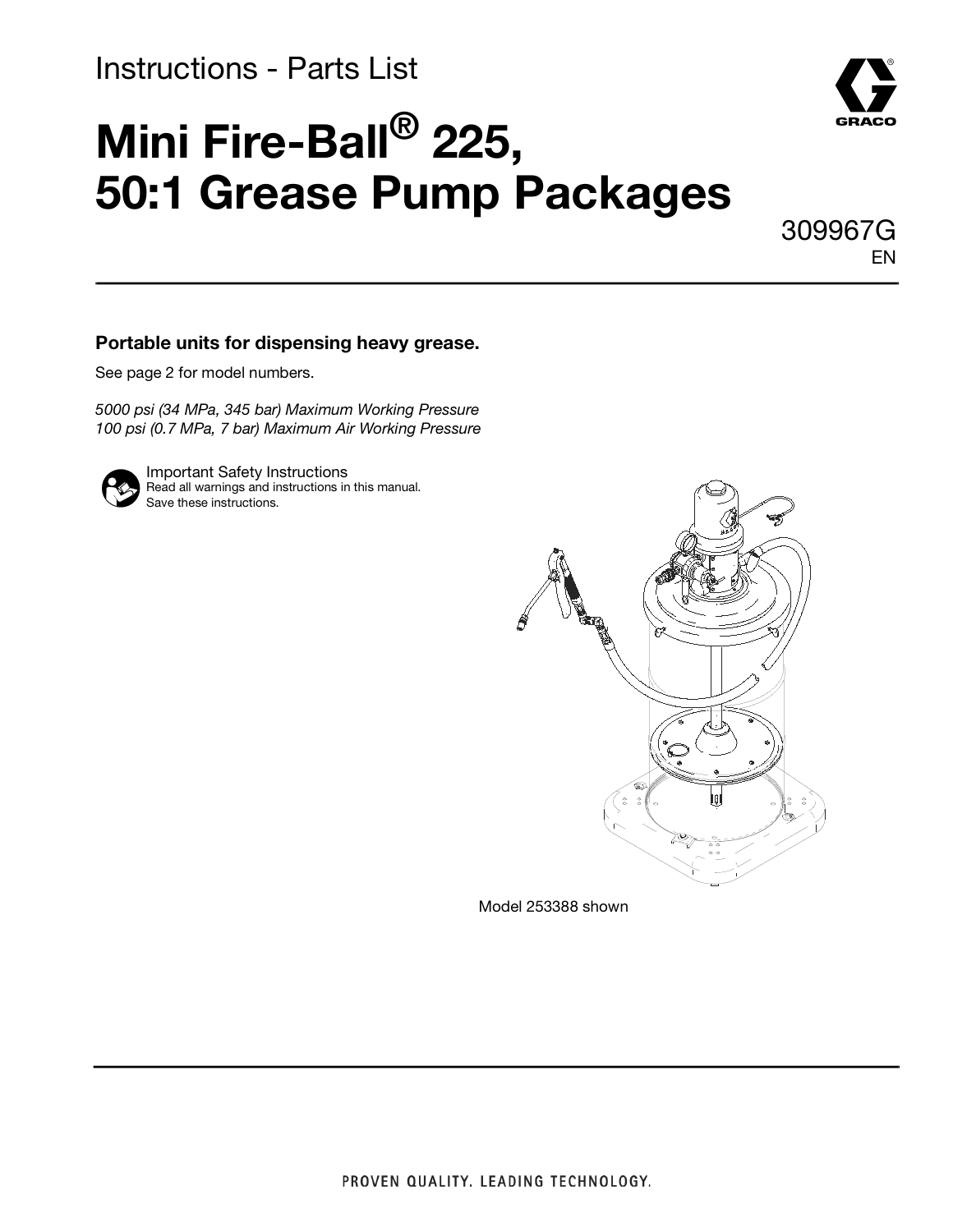## <span id="page-1-0"></span>**Models**

| <b>Model No. Size</b> |                   | <b>Dispense Kit</b><br>236058 | <b>Hose/Fitting</b><br><b>Kit 222072</b> | <b>Base Type</b> | <b>Cover</b> | <b>Follow</b><br><b>Plate</b> | Handle       | Pail               | <b>CE Kit</b><br>240979 |
|-----------------------|-------------------|-------------------------------|------------------------------------------|------------------|--------------|-------------------------------|--------------|--------------------|-------------------------|
| 246910                | 35-50 lb          | $\mathbf v$                   |                                          |                  | 222059       | 24F901                        | V            |                    |                         |
|                       | (16-23 kg)        |                               |                                          |                  |              |                               |              |                    |                         |
| 253384†               | 35-50 lb          | $\checkmark$                  |                                          |                  | 222059       | 220653                        | $\checkmark$ |                    | V                       |
|                       | (16-23 kg)        |                               |                                          |                  |              |                               |              |                    |                         |
| 253362                | 35-50 lb          | $\checkmark$                  |                                          |                  | 222059       | 24F901                        |              |                    |                         |
|                       | $(16-23$ kg)      |                               |                                          |                  |              |                               |              |                    |                         |
| 246911                | 35-50 lb          | V                             |                                          |                  | 24R350       |                               | V            | $\boldsymbol{\nu}$ |                         |
|                       | (16-23 kg)        |                               |                                          |                  |              |                               |              |                    |                         |
| 253385†               | 35-50 lb          | V                             |                                          |                  | 204574       |                               | ✓            | V                  |                         |
|                       | (16-23 kg)        |                               |                                          |                  |              |                               |              |                    |                         |
| 246913                | $35-50$ lb        | $\mathbf v$                   |                                          | 2-wheel          | 24R350       |                               | $\mathbf{v}$ | $\checkmark$       |                         |
|                       | (16-23 kg)        |                               |                                          | truck            |              |                               |              |                    |                         |
| 253386†               | 35-50 lb          | V                             |                                          | 2-wheel          | 204574       |                               | V            | V                  |                         |
|                       | (16-23 kg)        |                               |                                          | truck            |              |                               |              |                    |                         |
| 246914                | 120 lb            |                               | V                                        |                  | 24R350       | 24F902                        |              |                    |                         |
|                       | (55 kg)           |                               |                                          |                  |              |                               |              |                    |                         |
| 253387†               | 120 lb            |                               | $\checkmark$                             |                  | 204574       | 220654                        |              |                    |                         |
|                       | (55 kg)           |                               |                                          |                  |              |                               |              |                    |                         |
| 25C689                | 120 b             | ✓                             |                                          |                  | 24R350       | 24F902                        |              |                    |                         |
|                       | (55 kg)           |                               |                                          |                  |              |                               |              |                    |                         |
| 246915                | 120 <sub>lb</sub> | V                             |                                          | portable         | 24R350       | 24F902                        |              |                    |                         |
|                       | (55 kg)           |                               |                                          |                  |              |                               |              |                    |                         |
| 253388†               | 120 <sub>lb</sub> | V                             |                                          | portable         | 204574       | 220654                        |              |                    |                         |
|                       | 55 kg)            |                               |                                          |                  |              |                               |              |                    |                         |
| 246916                | 120 lb            | ✓                             |                                          | 2-wheel          | 24R350       | 24F902                        |              |                    |                         |
|                       | (55 kg)           |                               |                                          | truck            |              |                               |              |                    |                         |
| 253389†               | 120 lb            | $\boldsymbol{\nu}$            |                                          | 2-wheel          | 204574       | 220654                        |              |                    | ✓                       |
|                       | (55 kg)           |                               |                                          | truck            |              |                               |              |                    |                         |
| 246917                | 400 lb            |                               | V                                        |                  | 200326       | 24F903                        |              |                    |                         |
|                       | (180 kg)          |                               |                                          |                  |              |                               |              |                    |                         |
| 253390+               | 400 lb            |                               | $\checkmark$                             |                  | 200326       | 223845                        |              |                    | V                       |
|                       | (180 kg)          |                               |                                          |                  |              |                               |              |                    |                         |

† These models are CE/UKCA certified.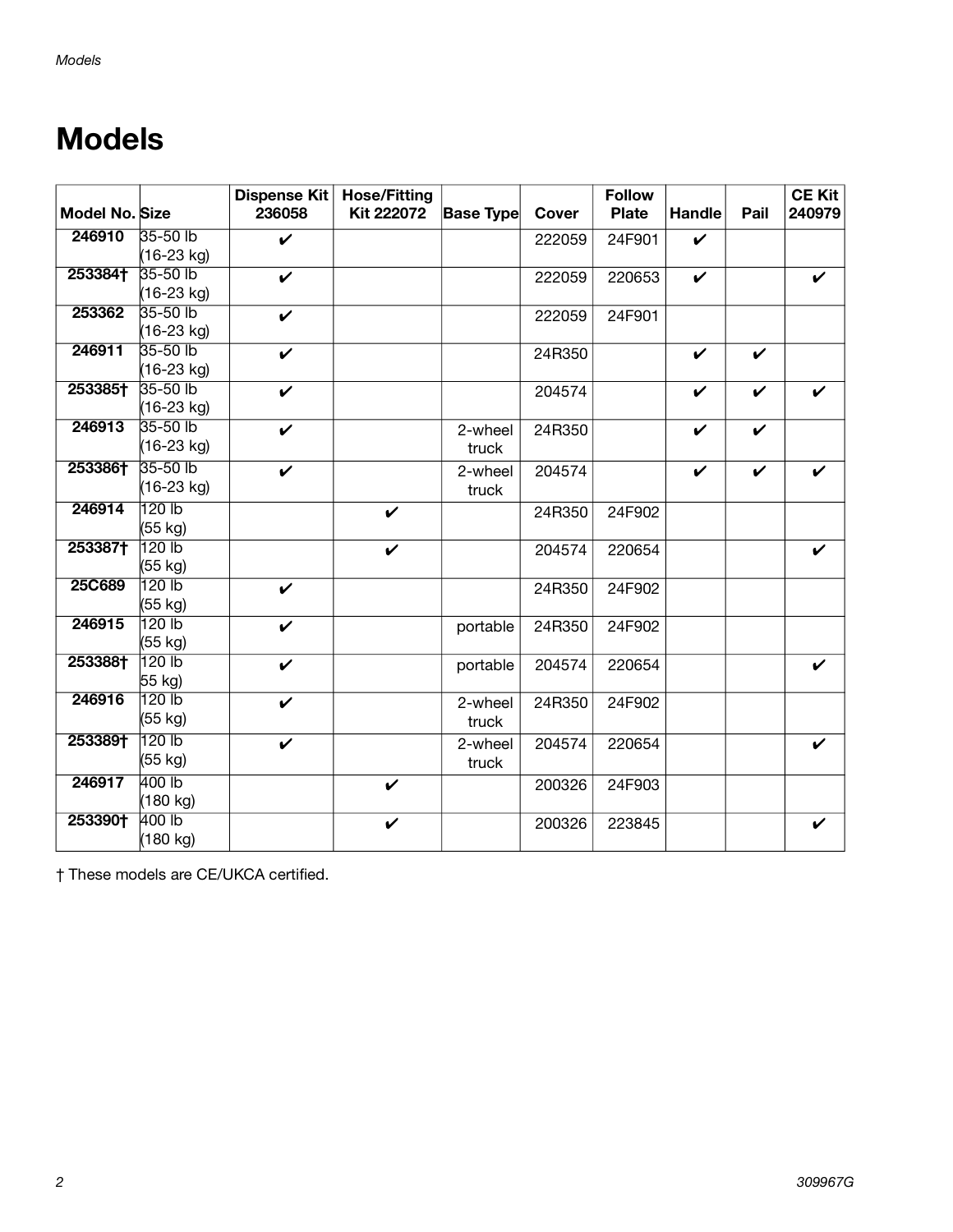## **Warnings**

The following general warnings are for the setup, use, grounding, maintenance, and repair of this equipment. Additional, more specific warnings may be found throughout the body of this manual where applicable. Symbols appearing in the body of the manual refer to these general warnings. When these symbols appear throughout the manual, refer back to these pages for a description of the specific hazard.

| <sup>1</sup> WARNING                                                                                                                                                                                                                                                                                                                                                                                                                                                                                                                                                                                                                                                                                                                                                                                                                                                                                                                                                                                                                                                                                                                                             |
|------------------------------------------------------------------------------------------------------------------------------------------------------------------------------------------------------------------------------------------------------------------------------------------------------------------------------------------------------------------------------------------------------------------------------------------------------------------------------------------------------------------------------------------------------------------------------------------------------------------------------------------------------------------------------------------------------------------------------------------------------------------------------------------------------------------------------------------------------------------------------------------------------------------------------------------------------------------------------------------------------------------------------------------------------------------------------------------------------------------------------------------------------------------|
| <b>EQUIPMENT MISUSE HAZARD</b><br>Misuse can cause death or serious injury.<br>• Do not operate the unit when fatigued or under the influence of drugs or alcohol.<br>• Do not exceed the maximum working pressure or temperature rating of the lowest rated system<br>component. See Technical Data in all equipment manuals.<br>• Use fluids and solvents that are compatible with equipment wetted parts. See Technical Data in<br>all equipment manuals. Read fluid and solvent manufacturer's warnings. For complete information<br>about your material, request MSDS forms from distributor or retailer.<br>• Check equipment daily. Repair or replace worn or damaged parts immediately with genuine Graco<br>replacement parts only.<br>• Do not alter or modify equipment.<br>• Use equipment only for its intended purpose. Call your Graco distributor for information.<br>• Route hoses and cables away from traffic areas, sharp edges, moving parts, and hot surfaces.<br>• Do not kink or over bend hoses or use hoses to pull equipment.<br>• Keep children and animals away from work area.<br>• Comply with all applicable safety regulations. |
| <b>SKIN INJECTION HAZARD</b><br>High-pressure fluid from dispense valve, hose leaks, or ruptured components will pierce skin. This<br>may look like just a cut, but it is a serious injury that can result in amputation. Get immediate surgical<br>treatment.<br>• Do not point dispense valve at anyone or at any part of the body.<br>• Do not put your hand over the end of the dispense nozzle.<br>• Do not stop or deflect leaks with your hand, body, glove, or rag.<br>• Follow Pressure Relief Procedure in this manual, when you stop dispensing and before cleaning,<br>checking, or servicing equipment.                                                                                                                                                                                                                                                                                                                                                                                                                                                                                                                                             |
| <b>MOVING PARTS HAZARD</b><br>Moving parts can pinch or amputate fingers and other body parts.<br>• Keep clear of moving parts.<br>• Do not operate equipment with protective guards or covers removed.<br>• Pressurized equipment can start without warning. Before checking, moving, or servicing<br>equipment, follow the Pressure Relief Procedure in this manual. Disconnect power or air supply.                                                                                                                                                                                                                                                                                                                                                                                                                                                                                                                                                                                                                                                                                                                                                           |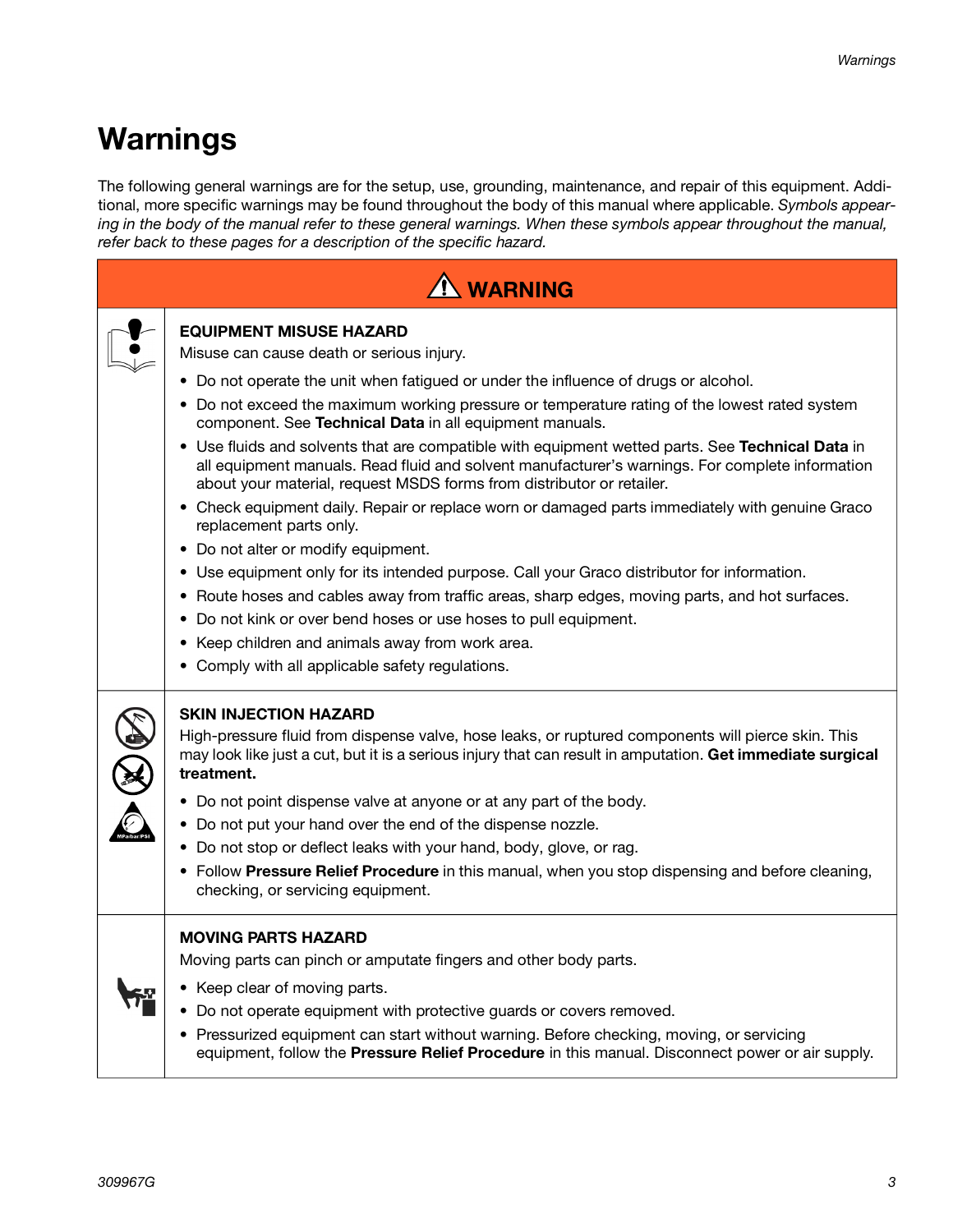| <b>NARNING</b>                                                                                                                                                                                                                                                                                                                                                                                                                                                                                                                                                                                                                                                                                                                                                                                                                                                             |
|----------------------------------------------------------------------------------------------------------------------------------------------------------------------------------------------------------------------------------------------------------------------------------------------------------------------------------------------------------------------------------------------------------------------------------------------------------------------------------------------------------------------------------------------------------------------------------------------------------------------------------------------------------------------------------------------------------------------------------------------------------------------------------------------------------------------------------------------------------------------------|
| <b>FIRE AND EXPLOSION HAZARD</b><br>When flammable fluids are present in the work area, such as gasoline and windshield wiper fluid, be<br>aware that flammable fumes can ignite or explode. To help prevent fire and explosion:<br>• Use equipment only in well ventilated area.<br>Eliminate all ignition sources, such as cigarettes and portable electric lamps.<br>Keep work area free of debris, including rags and spilled or open containers of solvent and<br>gasoline.<br>• Do not plug or unplug power cords or turn lights on or off when flammable fumes are present.<br>• Ground all equipment in the work area.<br>• Use only grounded hoses.<br>• If there is static sparking or you feel a shock, stop operation immediately. Do not use equipment<br>until you identify and correct the problem.<br>• Keep a working fire extinguisher in the work area. |
| <b>TOXIC FLUID OR FUMES HAZARD</b><br>Toxic fluids or fumes can cause serious injury or death if splashed in the eyes or on skin, inhaled, or<br>swallowed.<br>• Read SDS's to know the specific hazards of the fluids you are using.<br>• Store hazardous fluid in approved containers, and dispose of it according to applicable guidelines.                                                                                                                                                                                                                                                                                                                                                                                                                                                                                                                             |
| PERSONAL PROTECTIVE EQUIPMENT<br>You must wear appropriate protective equipment when operating, servicing, or when in the operating<br>area of the equipment to help protect you from serious injury, including eye injury, inhalation of toxic<br>fumes, burns, and hearing loss. This equipment includes but is not limited to:<br>• Protective eyewear<br>Clothing and respirator as recommended by the fluid and solvent manufacturer<br>• Gloves<br>Hearing protection                                                                                                                                                                                                                                                                                                                                                                                                |

## **Operation/Service**

Refer to pump manual 309966 (supplied) for operating and service instructions.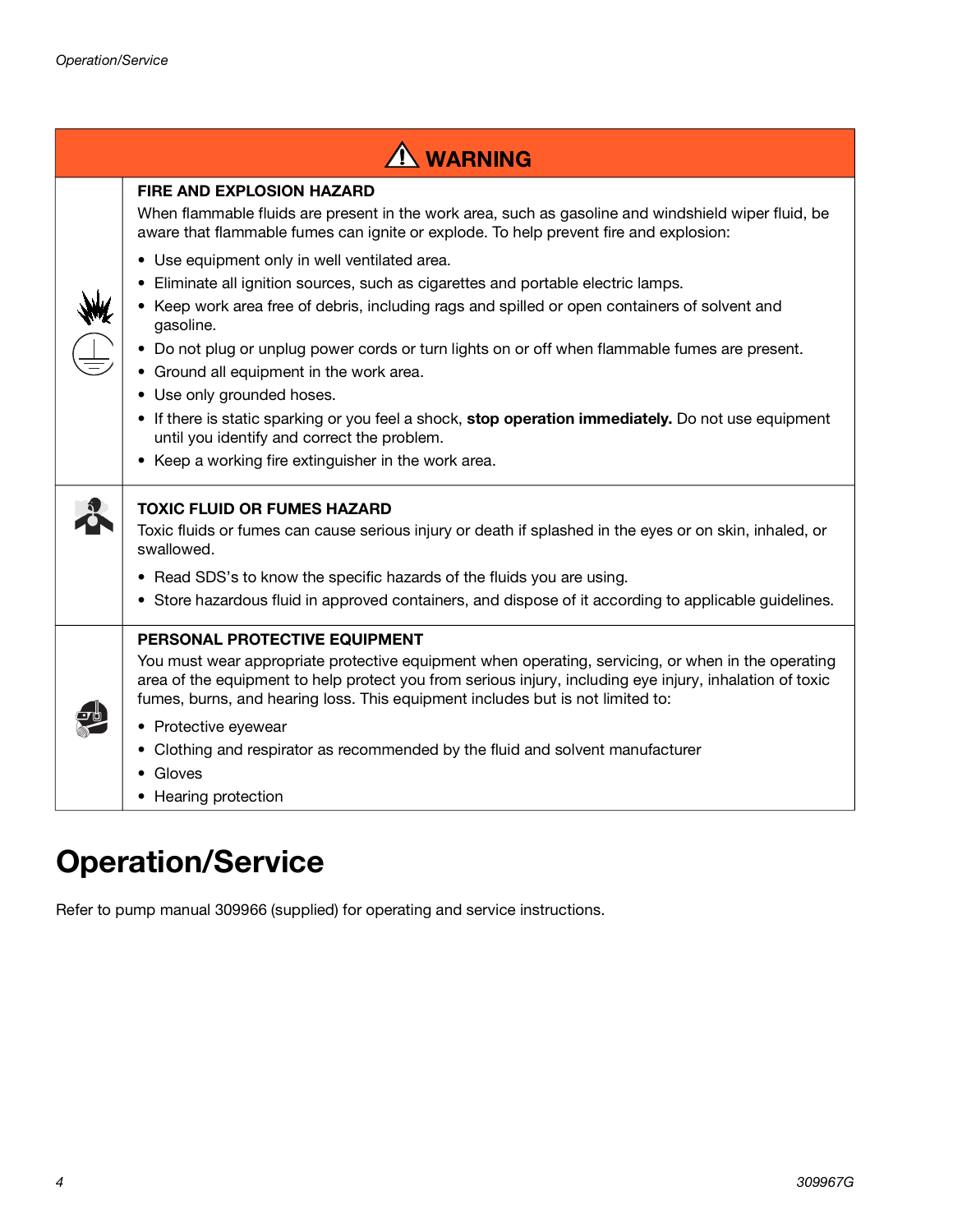## **Installation**

## **General Information**

**NOTE:** Reference numbers and letters in parenthe- $\&$  ses in the text refer to the callouts in the figures and parts drawing.

**NOTE:** Always use genuine Graco parts and accessories, available from your Graco distributor.

## **Air Line Accessories**

See page [6](#page-5-0) for recommended air accessories and installation.

## **Grounding**



To reduce the risk of static sparking, ground the pump and all other components used or located in the dispensing area. Check your local electrical code for detailed instructions for your area and type of equipment.

#### **Ground this equipment:**

**Pump:** remove the ground screw (Z) and insert through the eye of the ring terminal at end of ground wire (Y). Fasten the ground screw back onto the pump and tighten securely. Connect the other end of the ground wire to a true earth ground. See FIG. 1. To order a ground wire and clamp, order Part No. 222011.



**FIG. 1**

**Air and fluid hoses:** use only grounded hoses.

**Air compressor:** follow manufacturer's recommendations.

**Dispense valve:** ground through connection to a properly grounded fluid hose and pump.

**Fluid supply container:** follow local code.

**To maintain grounding continuity when flushing or relieving pressure:** hold metal part of the dispense valve firmly to the side of a grounded metal pail, then trigger the valve.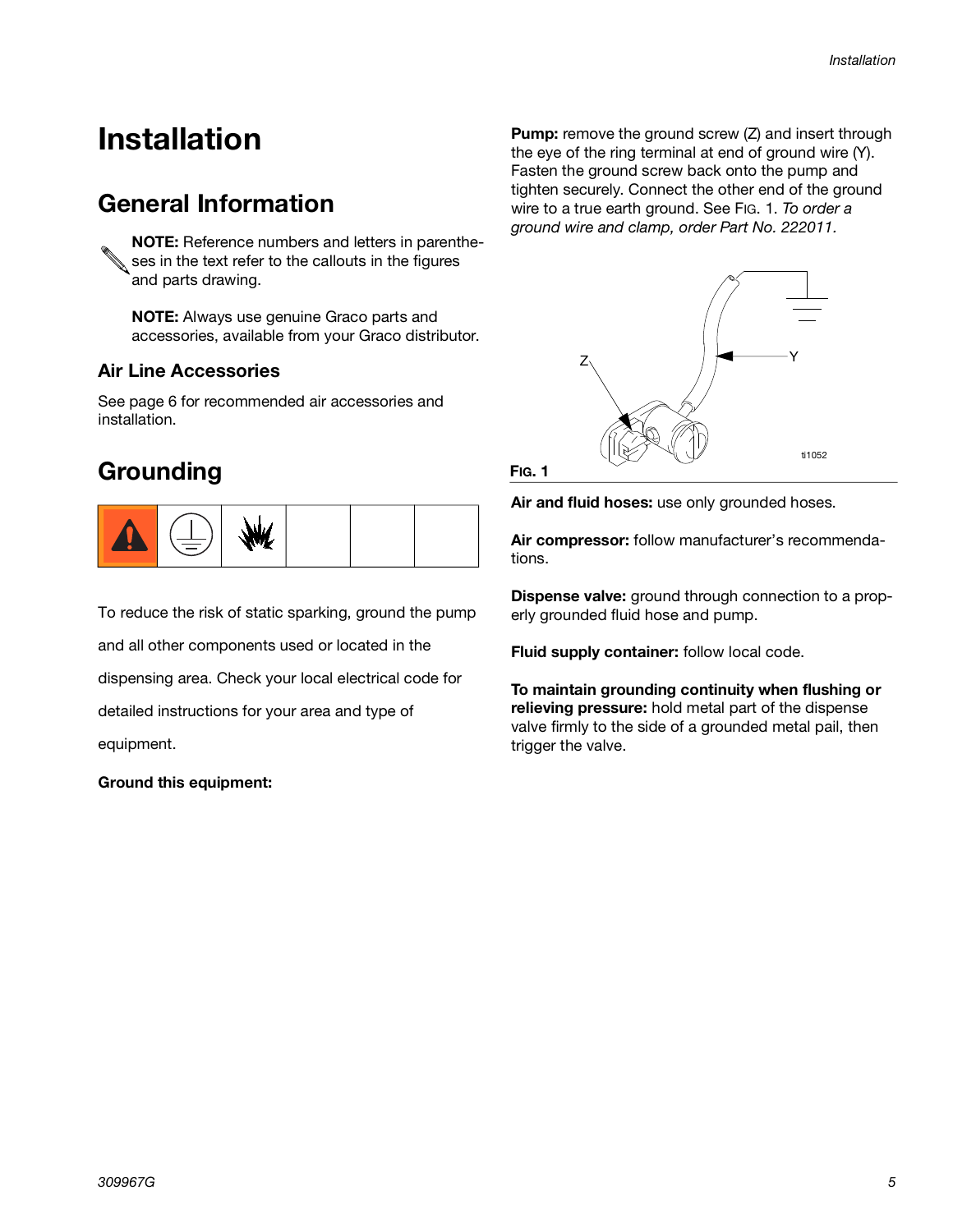## <span id="page-5-0"></span>**Typical Installation**

The installation shown below is only a guide for selecting and installing system components and accessories. Contact your Graco distributor for assistance in designing a system to suit your particular needs.

C

E

H F G

#### **Key:**

- A Fluid dispense line
- B Pump ground wire (required)
- C Air regulator
- D Main air supply line
- E Air filter
- F Pump lubricator
- G Pump runaway valve
- H Bleed-type master air valve (required)
- J Quick-disconnect couple and nipple
- K Air regulator (9b) with safety valve (9c) and gauge (not shown) Included with models 253384 through 253390

## **Air Line and Accessories**

**NOTE:** Install air line accessories in the order shown in the Typical Installation illustration.<br>Trapped air can cause the air motor to cycle



- Install a pump runaway valve (G) to shut off the air to the pump if the pump accelerates beyond the preadjusted setting. A pump that runs too fast can be seriously damaged.
- Install an air line lubricator (F) for automatic air motor lubrication.
- Install a bleed-type master air valve (H) to relieve air trapped between the valve and the motor when the valve is closed.



D

B

J

unexpectedly, causing serious injury if you are adjusting or repairing the pump. Be sure to follow the **Pressure Relief Procedure** on page [11.](#page-10-0)

- Install the air regulator (C) to control pump speed and pressure.
- On the main air supply line from the compressor, install an air line filter (E) to remove harmful dirt and contaminants fro the compressed air supply.
- For models 253384 through 253390, install the provided air regulator/safety valve (K) at the pump air inlet with the nipple (9a, also included).
	- Avoid hanging air accessories directly on the pump air inlet. The fittings are not strong enough to support the accessories and may cause one or more to break. If accessories must be installed directly on the pump, provide a bracket on which to mount them.

A

01519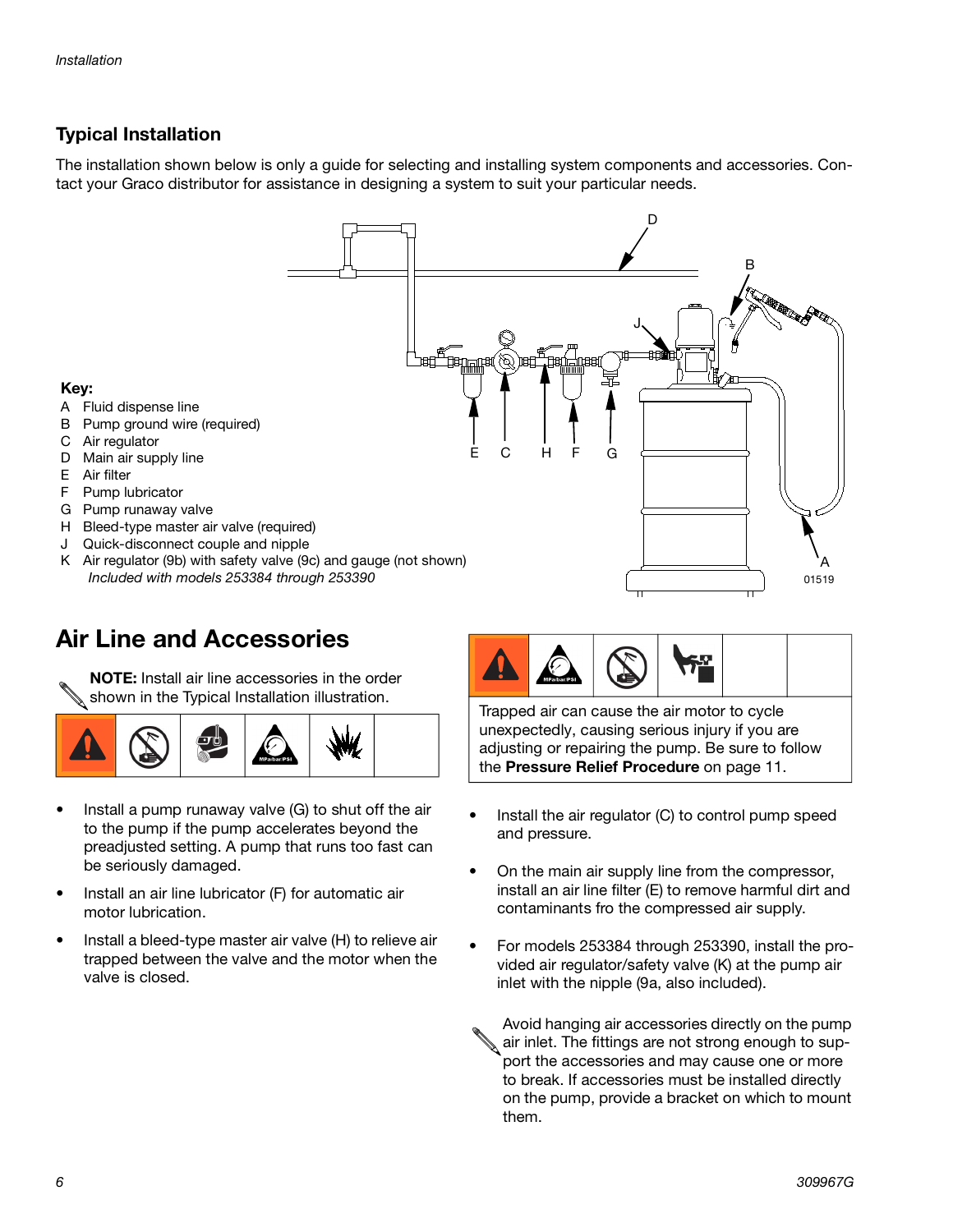### **Models 246910, 253362, and 253384** (FIG. 2)

- 1. Remove the cover from the pail, and scoop the lubricant from the center to the sides of the pail to make its surface concave.
- 2. Center the follow plate (5) in the pail opening. Press the plate firmly downward and rotate it over the lubricant surface to eliminate air pockets and prevent channeling.
- 3. Insert the pump through the cover (4a) and slide the cover up far enough to let the pump pass easily

through the follow plate grommet. The pump stop plate(4b) will secure the pump in place.

- 4. Place the cover (4a) on the pail, and tighten the thumbscrews (4f).
- 5. Assemble the gun (2b) and hose (2a), and connect the hose to the pump fluid outlet.
- 6. Connect the nipple (2d) to the pump air inlet or air regulator (9b) inlet, whichever is applicable. Connect the quick–disconnect coupler (2c) to the air supply hose.

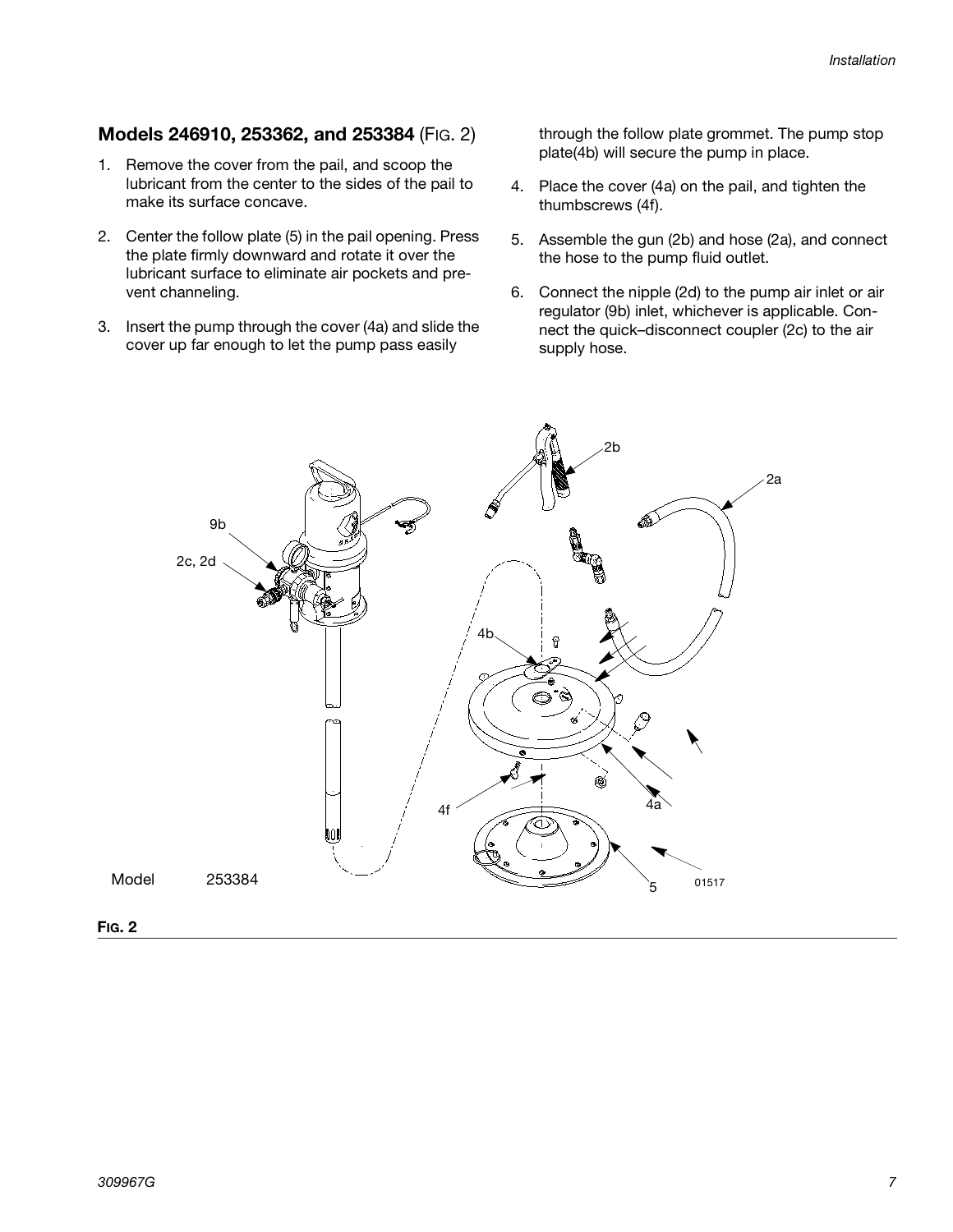### **Models 246911, 246913, 253385 and 253386**  [\(FIG. 3](#page-7-0))

- 1. Remove the fluid outlet adapter included with the pump, and screw the holster (6) into the pump outlet using thread sealant.
- 2. Models 246913 and 253386: Assemble the truck (7) as shown in the parts drawing on page [13.](#page-12-0) Secure the truck pail (10) to the truck base with the pointed clamps (7d) and thumbnuts (7c).
- 3. Remove the cover from the pail of lubricant. Place the pail of lubricant into the truck pail.
- 4. Secure the cover (4) on the pail with the three thumbscrews (A).
- 5. Install shim (11) on top of drum. Align holes in shim with holes in cover (4).
- 6. Insert the pump riser tube through the top of the shim (11) and cover (4). Lower the pump until it rests on the shim and cover.
- 7. Assemble the gun (2b) and hose (2a), and connect the hose to the pump fluid outlet.
- 8. Connect the nipple (2d) to the pump air inlet or air regulator (9b) inlet, whichever is applicable. Connect the quick-disconnect coupler (2c) to the air supply hose.

<span id="page-7-0"></span>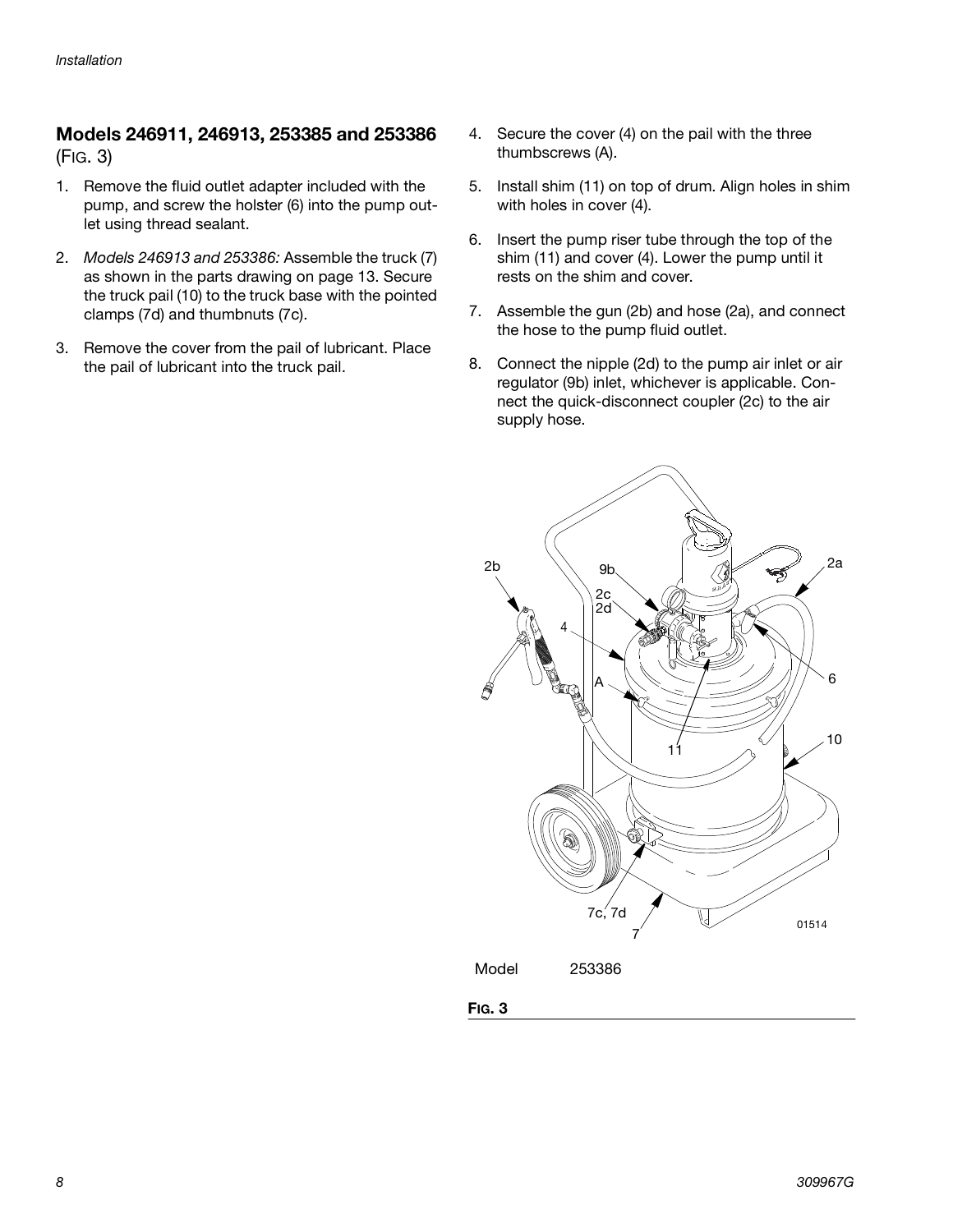### **Models 246914, 246917, 253387, 253390 and 25C689** (FIG. 4 and [FIG. 5](#page-8-0))

- 1. Remove the cover from the pail, and scoop the lubricant from the center to the sides of the pail to make its surface concave.
- 2. Center the follow plate (5) in the pail opening. Press the follow plate firmly downward and rotate it over the lubricant surface to eliminate air pockets and prevent channeling.
- 3. Place the cover (4) on the pail and tighten the thumbscrews (A).
- 4. Install shim (11) on top of cover. Insert the pump riser tube through the top of the shim (11) and cover (4). Lower pump until it rests on the shim and cover.
- 5. Connect the swivel adapter to the pump fluid outlet. Connect fluid hose (3c) to the swivel adapter. Connect a suitable dispense valve.

For model 25C689 only: Assemble the gun and hose. Then connect hose to the pump fluid outlet.

6. Connect the swivel adapter to the pump air inlet or air regulator (9b), whichever is applicable. Connect the air hose (3a) to the swivel. Connect the air hose to the air accessories.



### **FIG. 4: Model 253390**

<span id="page-8-0"></span>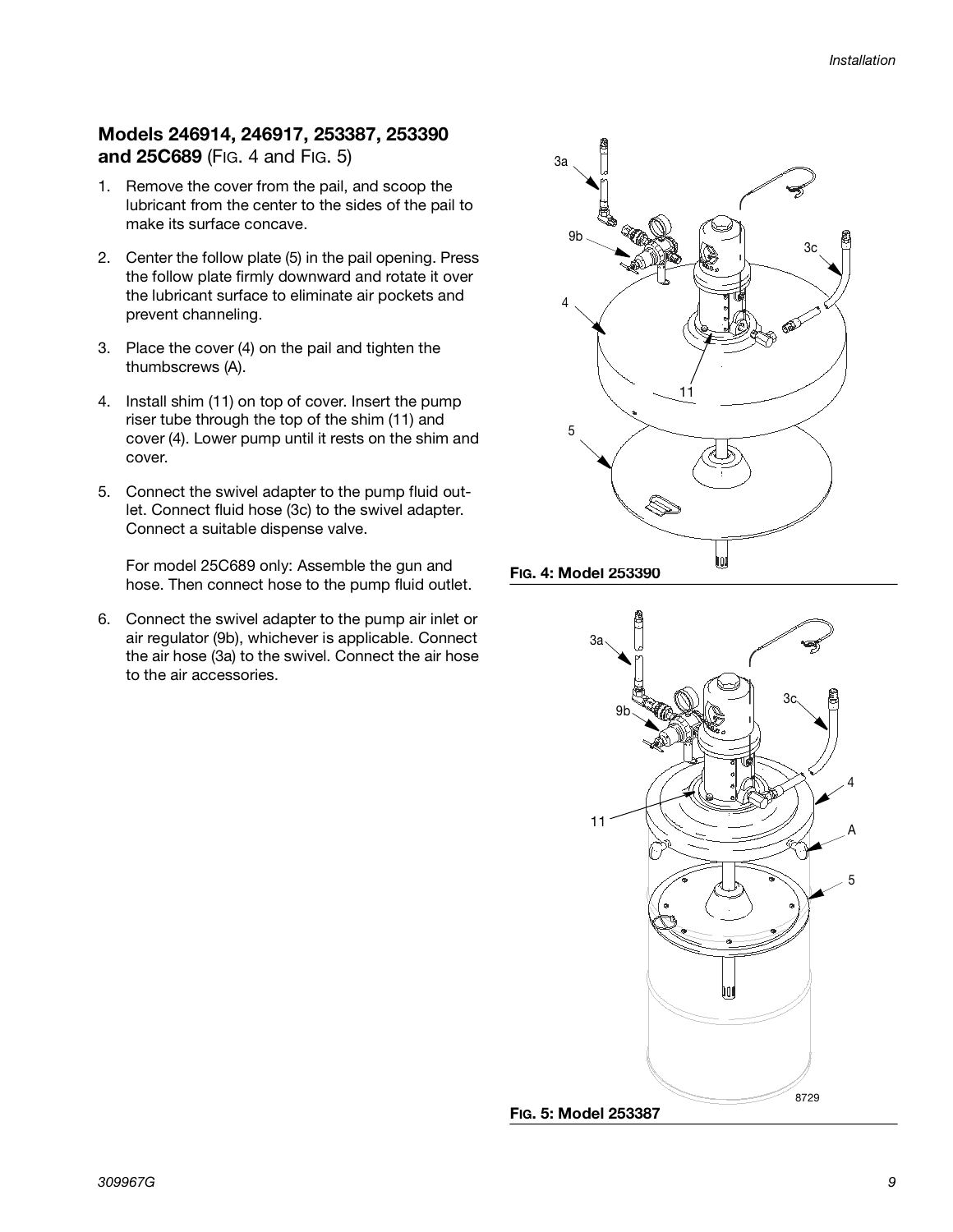## **Models 246915, 246916, 253388 and 253389**

([FIG. 6\)](#page-9-0)

1. For Models 246915 and 253388: Assemble the portable base (8) as shown in the parts drawing on page [15](#page-14-0)

For Models 246916 and 253389: Assemble the truck (7) as shown in the parts drawing on page [15.](#page-14-1)

- 2. Remove the fluid outlet adapter included with the pump, and screw the holster (6) into the pump outlet, using thread sealant.
- 3. Place an open 120–lb drum of grease on the mounting base or truck, and secure it with hold-down clamps (7d or 8d).

For Models 246915 and 253388: Use pointed end of clamps (8d) for steel drums only. Position the clamp above the drum bead. Tighten bolts (8b). Reverse clamps (8d) to use the flat end for fiber drums.

For Models 246916 and 253389: Use pointed end of clamps (7d) for steel drums only. Position the clamp above the drum bead. Tighten the thumbnuts (7c).

- 4. Press the follow plate (5) down firmly onto the grease, and rotate it to eliminate air pockets and reduce channeling. Insert the pump through the cover (4). Slide the cover up far enough to let the pump pass easily through the follow plate grommet.
- 5. Secure the cover on the drum with the thumbscrews (A).
- 6. Place shim (11) on top of cover. Install pump. Insert the pump riser tube through the top of the shim (11) and cover (4). Lower the pump until it rests on the shim and cover.
- <span id="page-9-0"></span>7. Assemble the gun (2b) and hose (2a), and connect the hose to the pump fluid outlet.
- 8. Connect the nipple (2d) to the pump air inlet or air regulator (9b) inlet, whichever is applicable. Connect the quick–disconnect coupler (2c) to the air supply hose.

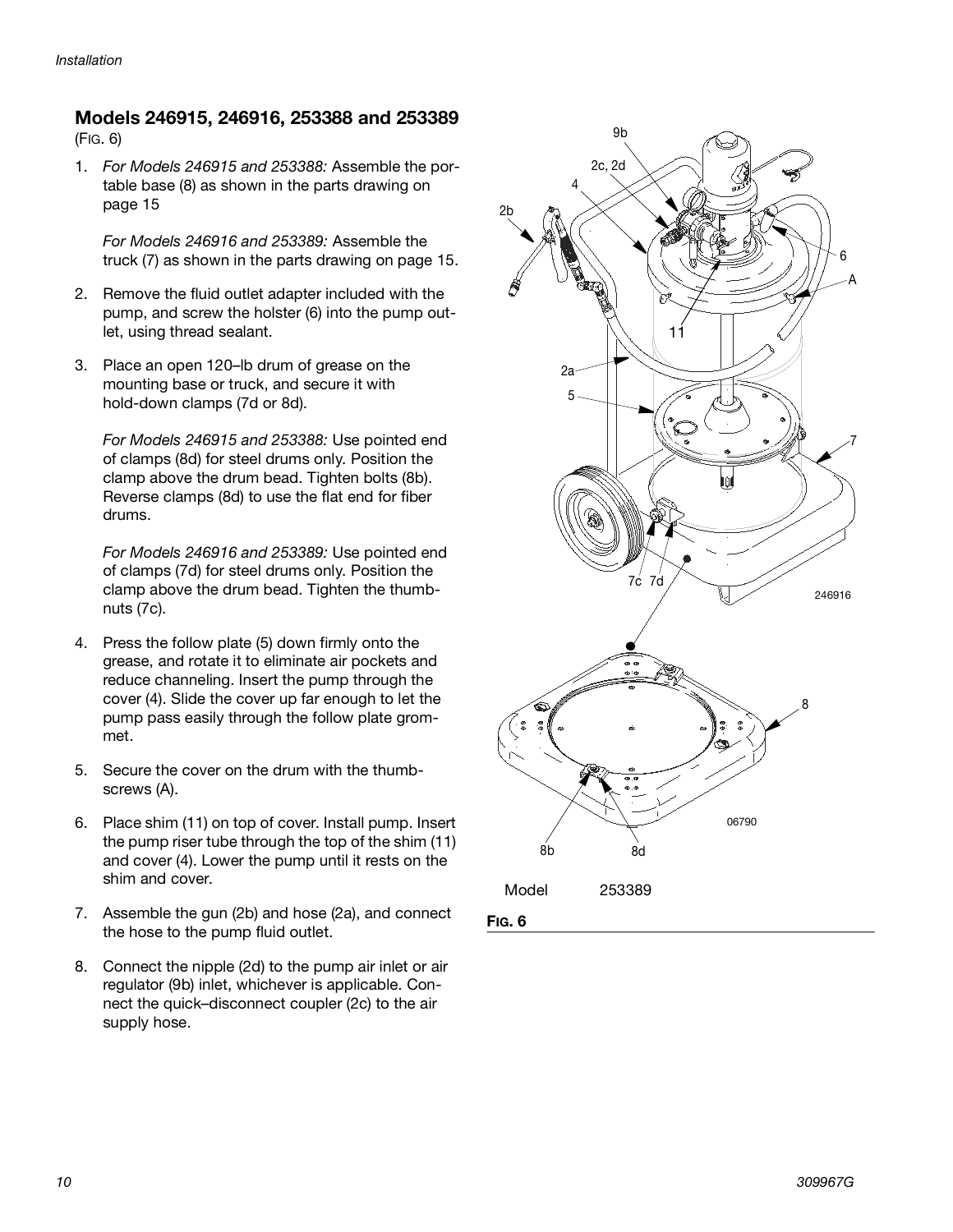## **Operation**

## <span id="page-10-0"></span>**Pressure Relief Procedure**



- 1. Shut off the air to the pump.
- 2. Bleed off the air pressure by closing the air regulator (self–relieving type), or closing the bleed–type master air valve installed upstream of the air regulator, or disconnecting the air supply hose at the quick–disconnect.
- 3. Hold a metal part of the gun or valve firmly to the side of a grounded metal waster container and trigger to relieve fluid pressure.

## **Start–up: Single or Multiple Pump Systems**

- 1. Close the air regulators and bleed–type master air valves to all but one pump.
- 2. Open the master air valve from the compressor.
- 3. For the pump which is connected, trigger the dispensing valve into a grounded metal waste container, making firm metal–to–metal contact between the container and valve. Open the bleed–type master air valve, and open the pump air regulator slowly until the pump is running. When the pump is primed and all air has been pushed out of the lines, release the trigger.
- 4. If you have more than one pump, repeat this procedure for each pump.

**NOTE:** When the pump is primed, and with sufficient air supplied, the pump starts when the dispensing valve is opened and shuts off when it is closed.

5. Set the air pressure to each pump at the lowest pressure needed to get the desired results.

**NOTE:** A pump runaway valve can be installed on the air line to automatically shut off the pump if it starts to run too fast.

**NOTE:** Never allow the pump to run dry of the fluid being pumped. A dry pump will quickly accelerate to a high speed, possibly damaging itself. If the pump accelerates quickly or is running too fast, stop it immediately and check the fluid supply. If the supply container is empty and air has been pumped into the lines, prime the pump and lines with fluid, or flush it and leave it filled with a compatible solvent. Be sure to eliminate all air from the fluid system



The maximum working pressure of each pump in your system may not be the same. To reduce the risk of over–pressurizing any part of your system, be sure you know the maximum working pressure rating of each pump and its connected components. Never exceed the maximum working pressure of the lowest rated component connected to a particular pump.

To determine the fluid output pressure using the air regulator reading, multiply the ratio of the pump by the air pressure shown on the regulator gauge. For example:

50:(1) ratio x 100 psi air = 5000 psi fluid output

50:(1) ratio x 0.7 MPa air = 35 MPa fluid output

50:(1) ratio x 7 bar air = 350 bar fluid output

Limit the air to the pump so that no air line or fluid line component or accessory is overpressurized.

- 6. Read and follow the instructions supplied with each component in the system.
- 7. When shutting off the system, always follow the **Pressure Relief Procedure**.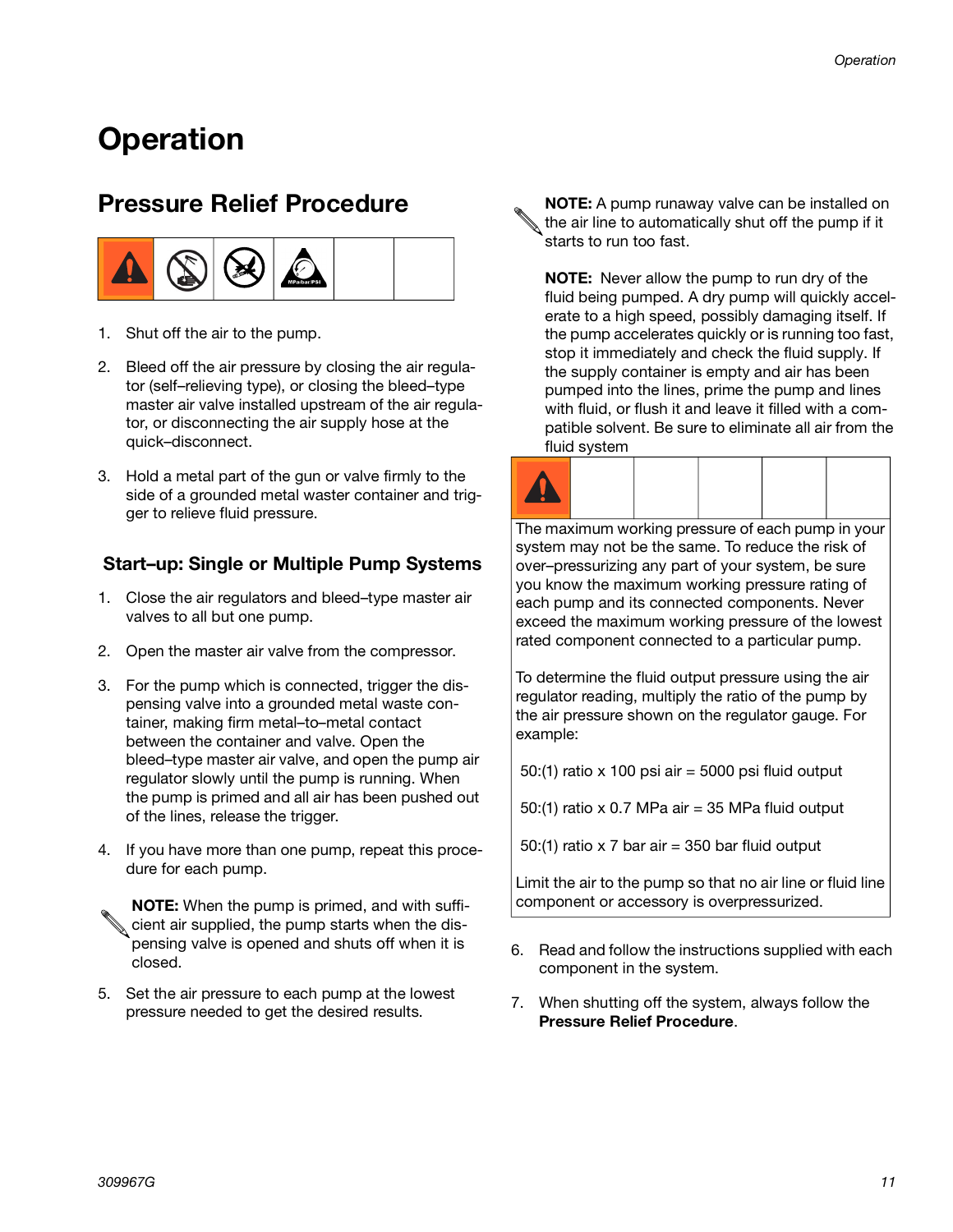## **Parts**

## **Models: 246910, 253362, 253384 35-50 lb (16-23 kg) pail size**

| Ref.           | Part   | <b>Description</b>                                                                             | Qty |
|----------------|--------|------------------------------------------------------------------------------------------------|-----|
| 1              | 246909 | PUMP, Mini Fire-Ball 225 50:1<br>(with handle)<br>See manual 309966 for parts.                 |     |
|                | 253361 | PUMP, Mini Fire-Ball 225 50:1<br>(without handle) Model 253362<br>See manual 309966 for parts. | 1   |
| 2              | 236058 | DISPENSE KIT; 12 ft (3.7 m)<br>hose; See parts list on page 17.                                | 1   |
| 4              | 222059 | COVER; includes items 4a-4h                                                                    | 1   |
| 4a             | 207617 | • COVER, pail                                                                                  | 1   |
| 4 <sub>b</sub> | 168102 | · PLATE, stop, pump                                                                            |     |
| 4c             | 158048 | • BUMPER, button, rubber                                                                       | 1   |
| 4d             | 159608 | $\bullet$ RIVET                                                                                | 1   |
| 4e             | 150868 | · HOLDER, gun                                                                                  | 1   |
| 4f             | 100220 | · SCREW, thumb                                                                                 | 3   |
| 4g             | 100025 | • NUT, 1/4 npsm thd                                                                            | 1   |
| 4h             | 100579 | · PIN, cotter; 1/8 x 1 in.                                                                     | 1   |
| 5              | 220653 | FOLLOW PLATE, model<br>253384. See manual 306345<br>for parts.                                 |     |
|                | 24F901 | FOLLOW PLATE, models<br>246910, 253362<br>See manual 306345 for parts.                         | 1   |
| 9              | 240979 | <b>CE Kit for 253384</b><br>See parts on page 19.                                              | 1   |



**FIG. 7: Model 253384 shown**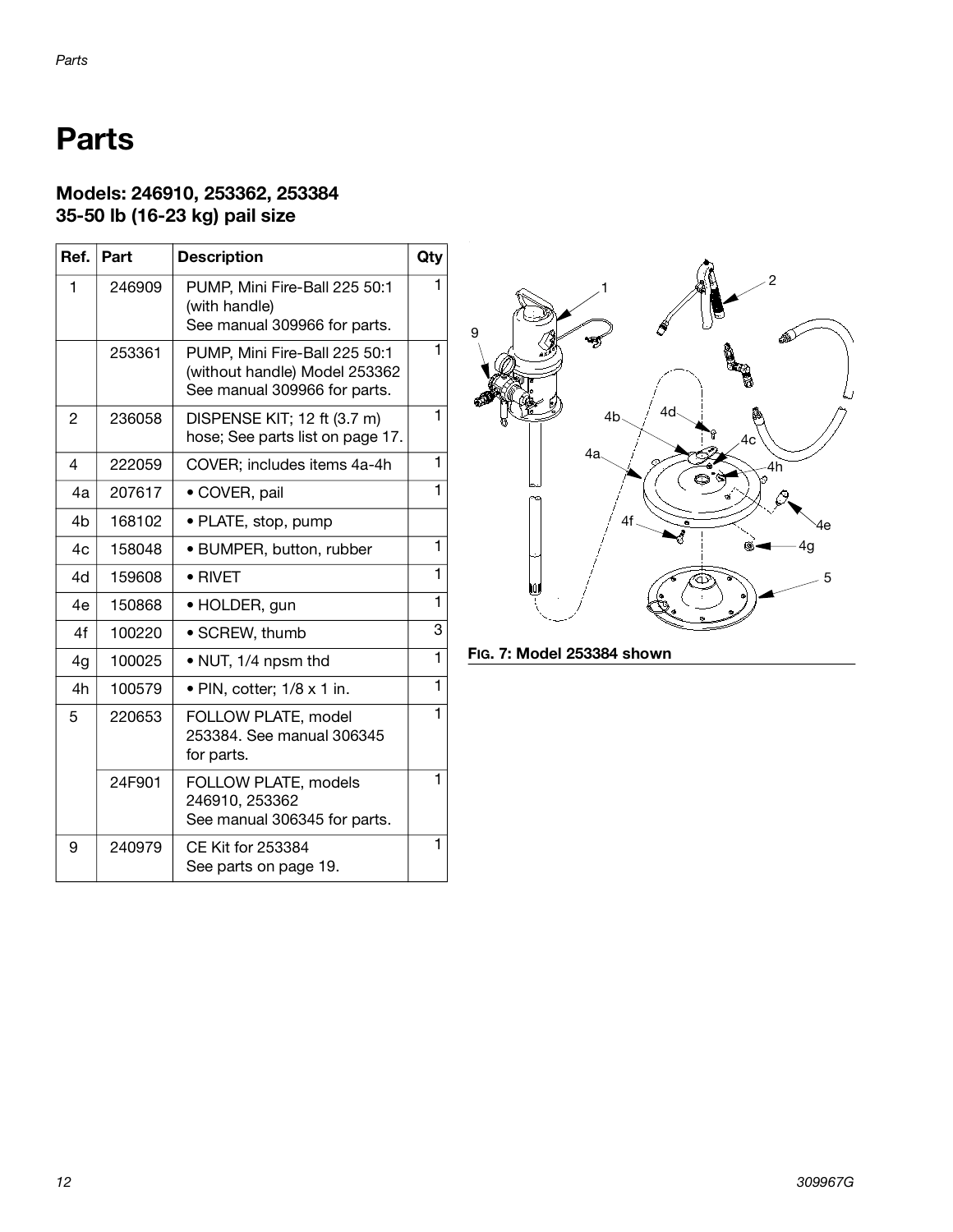## **Models: 246911, 253385 35-50 lb (16-23 kg) pail size**

| Ref | Part   | <b>Description</b>                                              | Qtv |
|-----|--------|-----------------------------------------------------------------|-----|
| 1   | 246909 | PUMP, Mini Fire-Ball 225 50:1<br>See manual 309966 for parts.   |     |
| 2   | 236058 | DISPENSE KIT; 12 ft (3.7 m)<br>hose; See parts list on page 17. |     |
| 4   | 204574 | COVER, model 253385.<br>See manual 306345 for parts.            |     |
|     | 24R350 | COVER, model 245911.<br>See manual 306345 for parts.            |     |
| 6   | 203976 | HOLSTER                                                         | 1   |
| 9   | 240979 | CE Kit for 253385<br>See parts on page 19.                      |     |
| 10  | 204134 | PAIL                                                            | 1   |
| 11  | 17C270 | SHIM                                                            |     |

## <span id="page-12-0"></span>**Models: 246913, 253386 35-50 lb (16-23 kg) pail size**

| <b>Ref</b> | Part   | <b>Description</b>                                              | Qty |
|------------|--------|-----------------------------------------------------------------|-----|
| 1          | 246909 | PUMP, Mini Fire-Ball 225 50:1<br>See manual 309966 for parts.   |     |
| 2          | 236058 | DISPENSE KIT; 12 ft (3.7 m)<br>hose; See parts list on page 17. | 1   |
| 4          | 204574 | COVER, model 253386.<br>See manual 306345 for parts.            |     |
|            | 24R350 | COVER, model 246913.<br>See manual 306345 for parts.            |     |
| 6          | 203976 | <b>HOLSTER</b>                                                  | 1   |
| 7          | 203650 | TRUCK, 2-wheel;<br>See parts list on page 18.                   | 1   |
| 9          | 240979 | CE Kit for 253386<br>See parts on page 19.                      | 1   |
| 10         | 204134 | PAIL                                                            |     |
| 11         | 17C270 | <b>SHIM</b>                                                     |     |



**FIG. 8: Model 253385 shown**

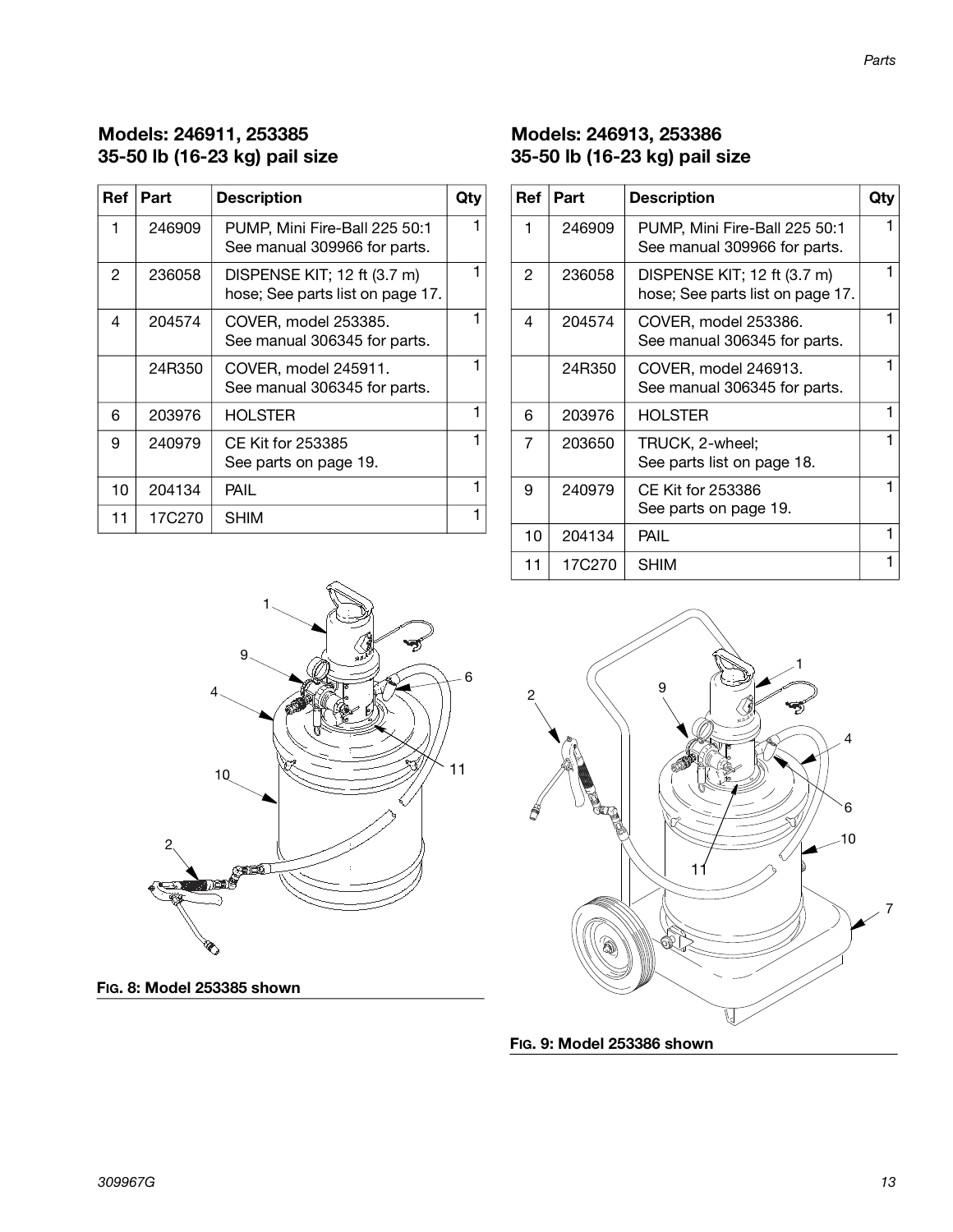## **Models: 246914, 253387 120 lb (55 kg) drum size**

| Ref | Part   | <b>Description</b>                                                     | Qtv |
|-----|--------|------------------------------------------------------------------------|-----|
| 1   | 246780 | PUMP, Mini Fire-Ball 225 50:1<br>See manual 309966 for parts.          |     |
| 3   | 222072 | Hose and Fitting Kit; 6 ft (1.8 m)<br>hose; See parts list on page 17. | 1   |
| 4   | 204574 | COVER, model 253387.<br>See manual 306345 for parts.                   |     |
|     | 24R350 | COVER, model 246914. See<br>manual 306345 for parts.                   |     |
| 5   | 220654 | FOLLOW PLATE, model<br>253387, See manual 306345<br>for parts.         |     |
|     | 24F902 | FOLLOW PLATE, model<br>246914, See manual 306345<br>for parts.         | 1   |
| 9   | 240979 | CE Kit for 253387<br>See parts on page 19.                             |     |
| 11  | 17C270 | SHIM                                                                   |     |



**FIG. 10: Model 253387 shown**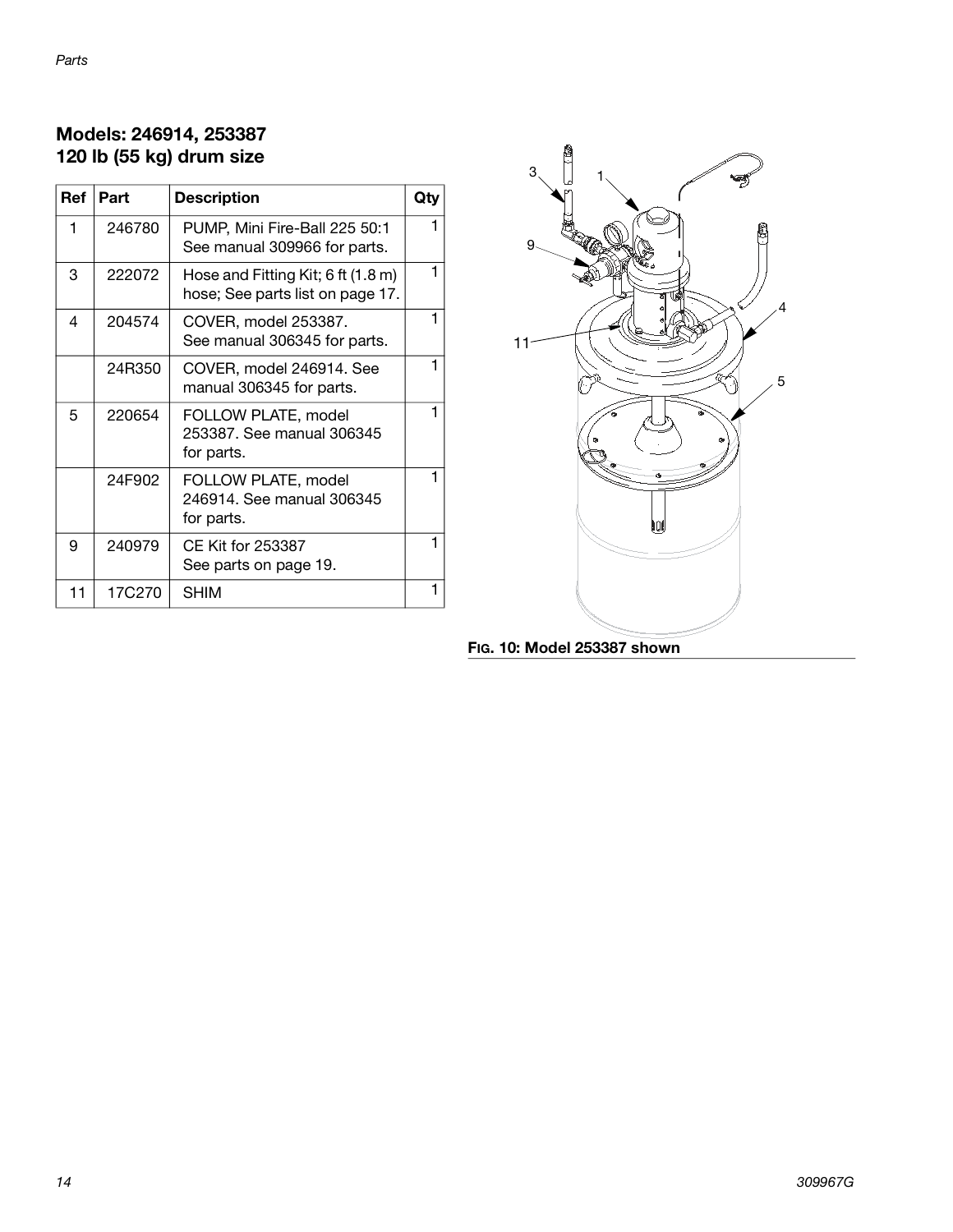## <span id="page-14-0"></span>**Models: 246915, 253388, 25C689 120 lb (55 kg) drum size**

| <b>Ref</b> | Part   | <b>Description</b>                                                       | Qty |
|------------|--------|--------------------------------------------------------------------------|-----|
| 1          | 246780 | PUMP, Mini Fire-Ball 225 50:1<br>See manual 309966 for parts.            |     |
| 2          | 236058 | DISPENSE KIT; 12 ft (3.7 m)<br>hose; See parts list on page 17.          | 1   |
| 4          | 204574 | COVER, model 253388.<br>See manual 306345 for parts.                     | 1   |
|            | 24R350 | COVER, models 246915,<br>25C689. See manual 306345<br>for parts.         | 1   |
| 5          | 220654 | FOLLOW PLATE, model<br>253388. See manual 306345<br>for parts.           | 1   |
|            | 24F902 | FOLLOW PLATE, models<br>246915, 25C689. See manual<br>306345, for parts. | 1   |
| 6          | 203976 | HOLSTER, models 246915,<br>253388                                        | 1   |
| 8          | 203622 | PORTABLE BASE; models<br>246915, 253388. See parts list<br>on page 18.   | 1   |
| 9          | 240979 | <b>CE Kit for 235388</b><br>See parts on page 19.                        | 1   |
| 11         | 17C270 | <b>SHIM</b>                                                              | 1   |



**FIG. 11: Model 253388 shown**

## <span id="page-14-1"></span>**Models: 246916, 253389 120 lb (55 kg) drum size**

| <b>Ref</b>     | Part   | <b>Description</b>                                              | Qty |
|----------------|--------|-----------------------------------------------------------------|-----|
| 1              | 246780 | PUMP, Mini Fire-Ball 225 50:1<br>See manual 309966 for parts.   | 1   |
| $\mathfrak{p}$ | 236058 | DISPENSE KIT; 12 ft (3.7 m)<br>hose; See parts list on page 17. | 1   |
| 4              | 204574 | COVER, model 253389.<br>See manual 306345 for parts.            | 1   |
|                | 24R350 | COVER, model 246916.<br>See manual 306345 for parts.            | 1   |
| 5              | 220654 | FOLLOW PLATE, model<br>253389, See manual 306345<br>for parts.  | 1   |
|                | 24F902 | FOLLOW PLATE, model<br>246916, See manual 306345<br>for parts.  | 1   |
| 6              | 203976 | <b>HOLSTER</b>                                                  | 1   |
| 7              | 203650 | TRUCK, 2-wheel;<br>See parts list on page 18.                   | 1   |
| 9              | 240979 | <b>CE Kit for 235389</b><br>See parts on page 19.               | 1   |
| 11             | 17C270 | <b>SHIM</b>                                                     | 1   |



**FIG. 12: Model 253389 shown**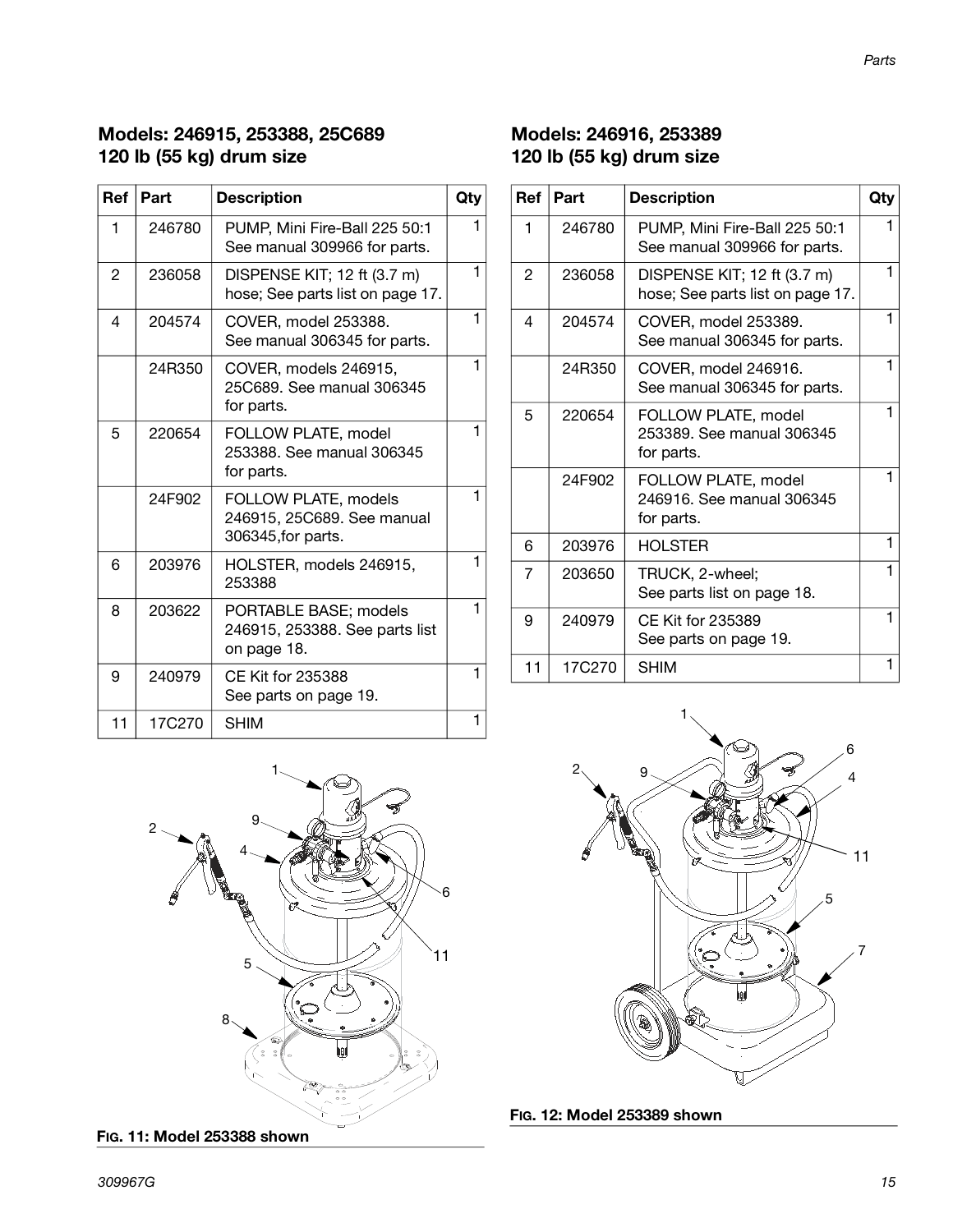## **Models: 246917, 253390 400 lb (180 kg) drum size**

| Ref | Part   | <b>Description</b>                                                     | Qtv |
|-----|--------|------------------------------------------------------------------------|-----|
| 1   | 246781 | PUMP, Mini Fire-Ball 225 50:1<br>See manual 309966 for parts.          |     |
| 3   | 222072 | Hose and Fitting Kit; 6 ft (1.8 m)<br>hose; See parts list on page 17. |     |
| 4   | 200326 | <b>COVER</b><br>See manual 306345 for parts.                           |     |
| 5   | 223845 | FOLLOW PLATE, model<br>253390. See manual 306345<br>for parts.         |     |
|     | 24F903 | FOLLOW PLATE, model<br>246917. See manual 306345<br>for parts.         |     |
| 9   | 240979 | CE Kit for 253389<br>See parts on page 19.                             |     |
| 11  | 17C270 | SHIM                                                                   |     |

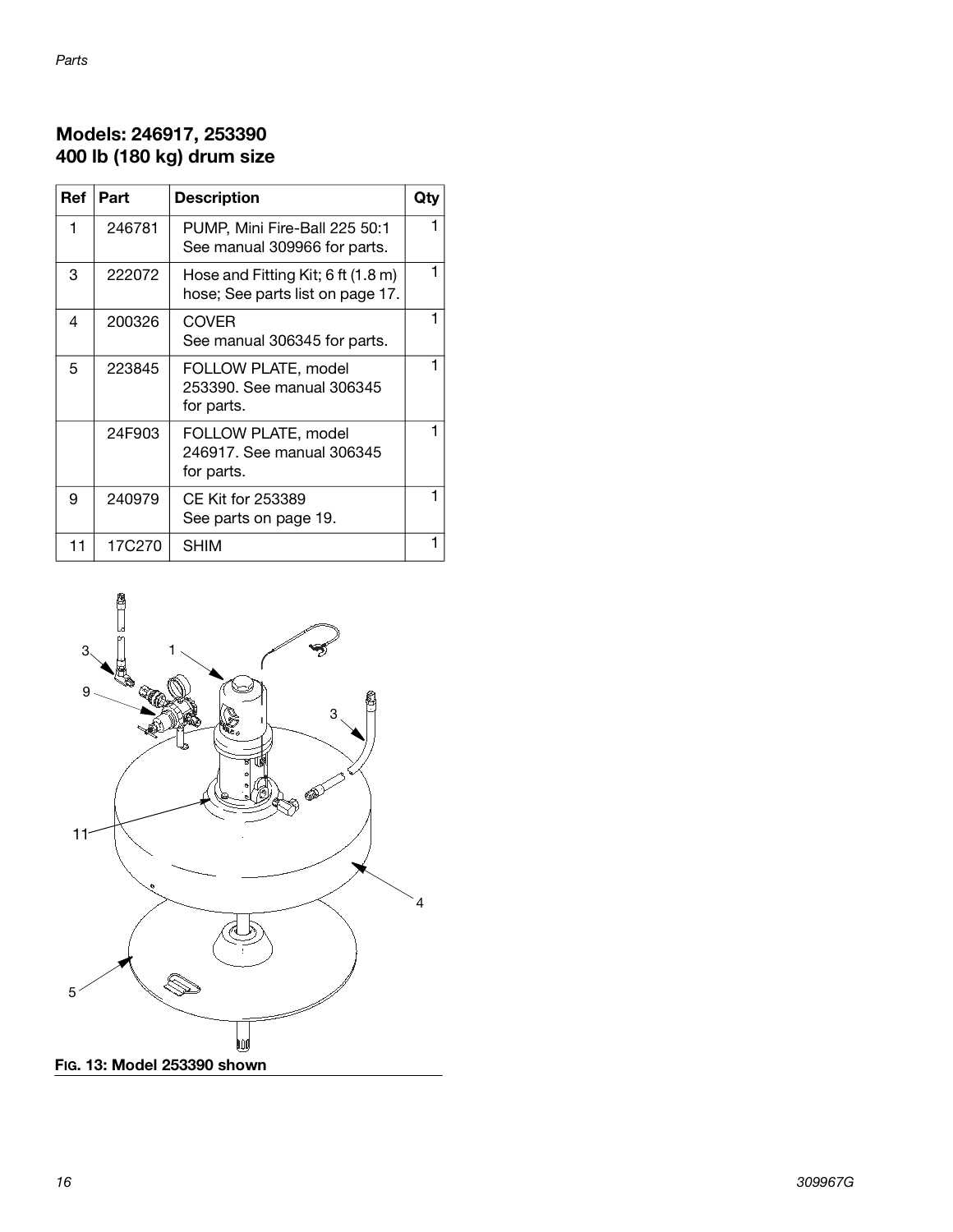## **Components and Kits**

| <b>Ref</b> | Part   | <b>Description</b>                          | Qtv |
|------------|--------|---------------------------------------------|-----|
| 2a         | 109151 | HOSE; 1/4 npt(mbe) x 12 ft<br>(3.7 m)       |     |
| 2b         | 242056 | VALVE, grease dispense<br>See manual 309032 |     |
| 2c         | 114558 | COUPLER, quick-disconnect                   |     |
| 2d         | 169971 | NIPPLE, quick-disconnect                    |     |
| 2e         | 202577 | Z-SWIVEL                                    |     |

## <span id="page-16-0"></span>**Ref No. 2: Dispense Kit 236058 Ref No. 3: Hose and Fitting Kit 222072**

<span id="page-16-1"></span>

| <b>Ref</b> | Part   | <b>Description</b>                                         |  |
|------------|--------|------------------------------------------------------------|--|
| За         | 203320 | HOSE; air, buna-N; 3/8<br>npt(mbe) $\times$ 6 ft (1.8 m)   |  |
| 3b         | 155494 | UNION, 90°; 3/8 npt(m) x 3/8<br>npsm(f) swivel             |  |
| 3c         | 109150 | HOSE; fluid, buna-N; 1/4<br>npt(mbe) $\times$ 6 ft (1.8 m) |  |
| 3d         | 155541 | UNION, 90°; 1/4 npt(m) x 1/4<br>npsm(f) swivel             |  |





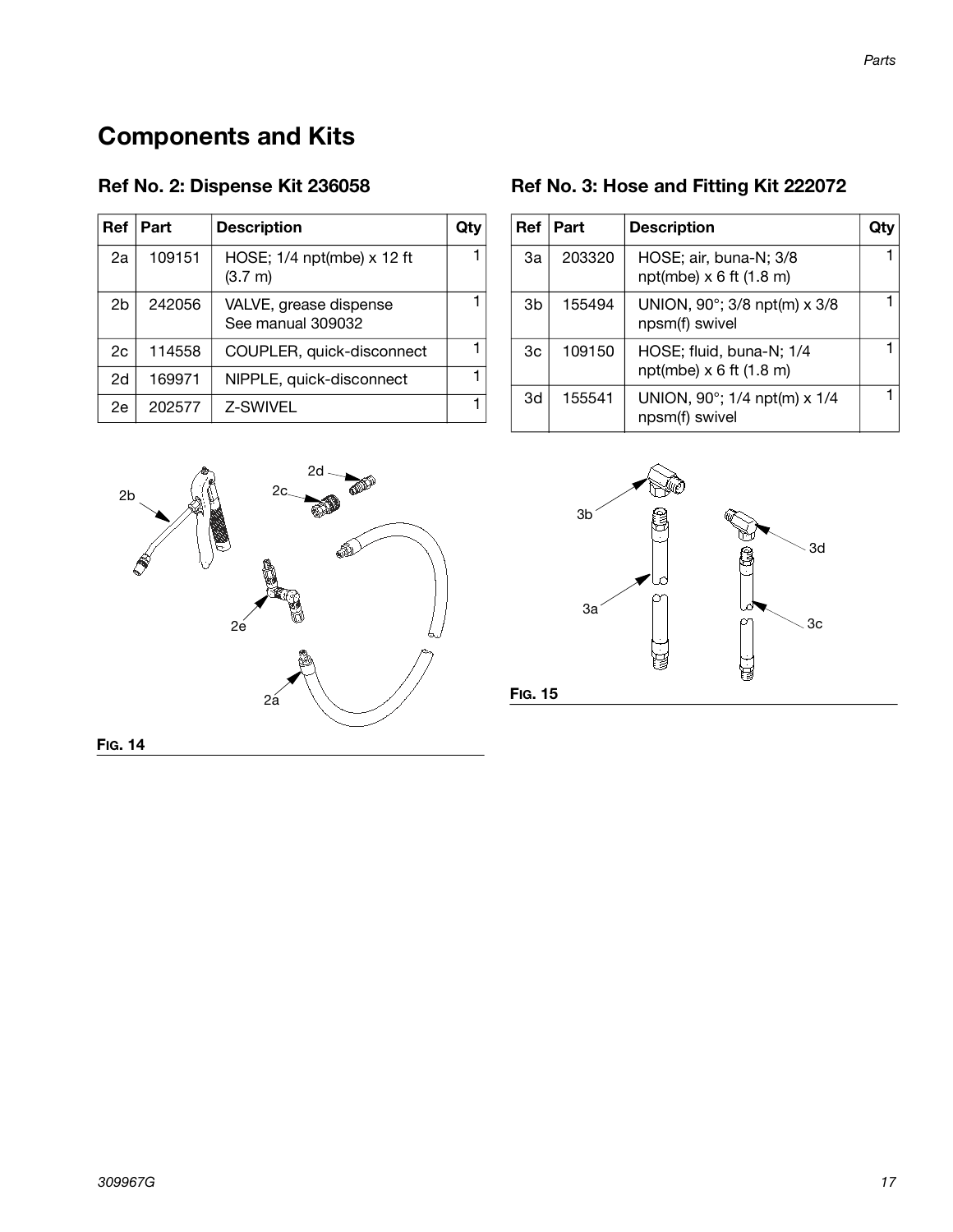<span id="page-17-0"></span>**Ref No. 7: Truck 203650**

| <b>Ref</b> | Part    | <b>Description</b>                             | Qty |
|------------|---------|------------------------------------------------|-----|
| 7a         | 203651  | BASE, truck; bare                              | 1   |
| 7b         | 101251  | WHEEL                                          | 2   |
| 7c         | 159912  | NUT, thumb, 5/16-18                            | 2   |
| 7d         | 159913  | CLAMP, hold down;<br>(for steel drums only)    | 2   |
|            | 159952* | CLAMP, hold down;<br>5 gallon pail             | 2   |
| 7e         | 154636  | WASHER, 5/8 in., 16 GA                         | 4   |
| 7f         | 100609  | SCREW, machine, panhead;<br>1/4-20 x 0.375 in. | 2   |
| 7g         | 101242  | RING, retaining                                | 2   |
| 7h         | 159924  | HANDLE, truck                                  |     |

#### <span id="page-17-1"></span>**Ref No. 8: Portable Base 203622**

| Ref | Part   | <b>Description</b>                   | Qty            |
|-----|--------|--------------------------------------|----------------|
| 8a  | 191750 | BASE, drum                           | 1              |
| 8b  | 102547 | BOLT, hex head; 5/16-18 x 1.5<br>in. | 2              |
| 8c  | 100214 | WASHER, lock                         | 2              |
| 8d  | 191747 | <b>BRACKET</b>                       | $\overline{c}$ |
| 8e  | 100132 | WASHER, flat                         | $\overline{c}$ |
| 8f  | 113660 | <b>RIVET</b>                         | 16             |
| 8g  | 113646 | CASTER; polyurethane                 | 4              |



\* Must be ordered separately.



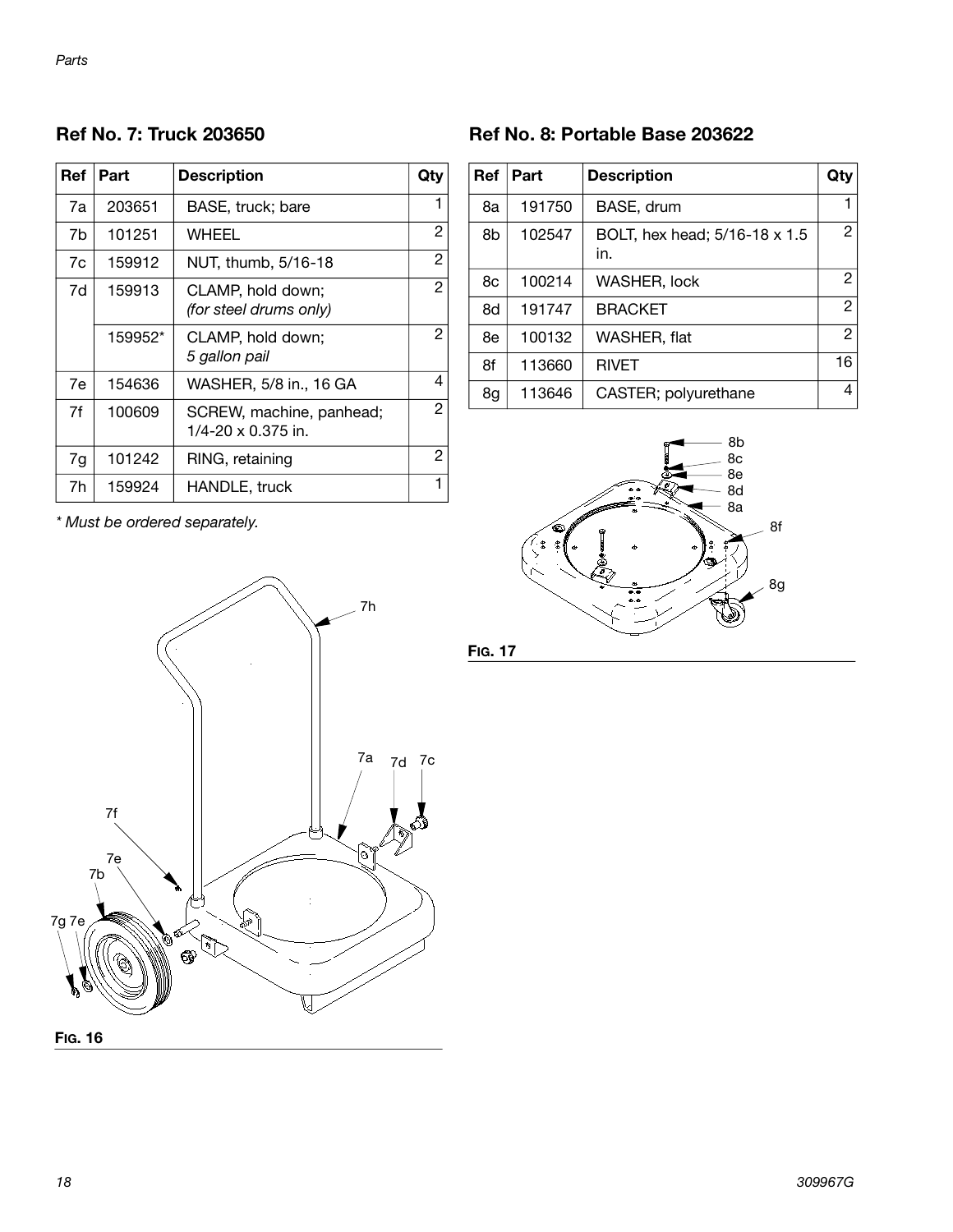### <span id="page-18-0"></span>**Ref No.9: CE Kit 240979**

| <b>Ref</b>                                        | Part   | <b>Description</b>         | Qtv |  |
|---------------------------------------------------|--------|----------------------------|-----|--|
| 9a                                                | 156849 | <b>NIPPLE</b>              |     |  |
| 9b                                                | 109075 | REGULATOR, air, with gauge |     |  |
| 9c                                                | 103347 | VALVE, safety              | 1   |  |
| 9d                                                | 222011 | CLAMP, grounding           | 1   |  |
| 9e                                                |        | CE Label (not shown)       |     |  |
| † Attention: To comply with CE directives, the CE |        |                            |     |  |

identification label must be affixed to the back of the cart or to the top of the drum cover. Permanently mark the date of assembly on the label.



## **Sound Data**

See the pump instruction manual for technical data including wetted parts, port sizes, maximum air consumption, maximum delivery, and so on. Sound data for the air motors of the pumps on these portable units is as follows:

| Tested at 140 psi (1.0 MPa, 10 bar) at 100 cycles per minute |                      |  |  |
|--------------------------------------------------------------|----------------------|--|--|
| Sound Pressure Level, measured at 1 meter from unit          | $77.8 \text{ dB}(A)$ |  |  |
| Sound Power Level, tested in accordance with ISO 9614-2      | 85.6 dB(A)           |  |  |